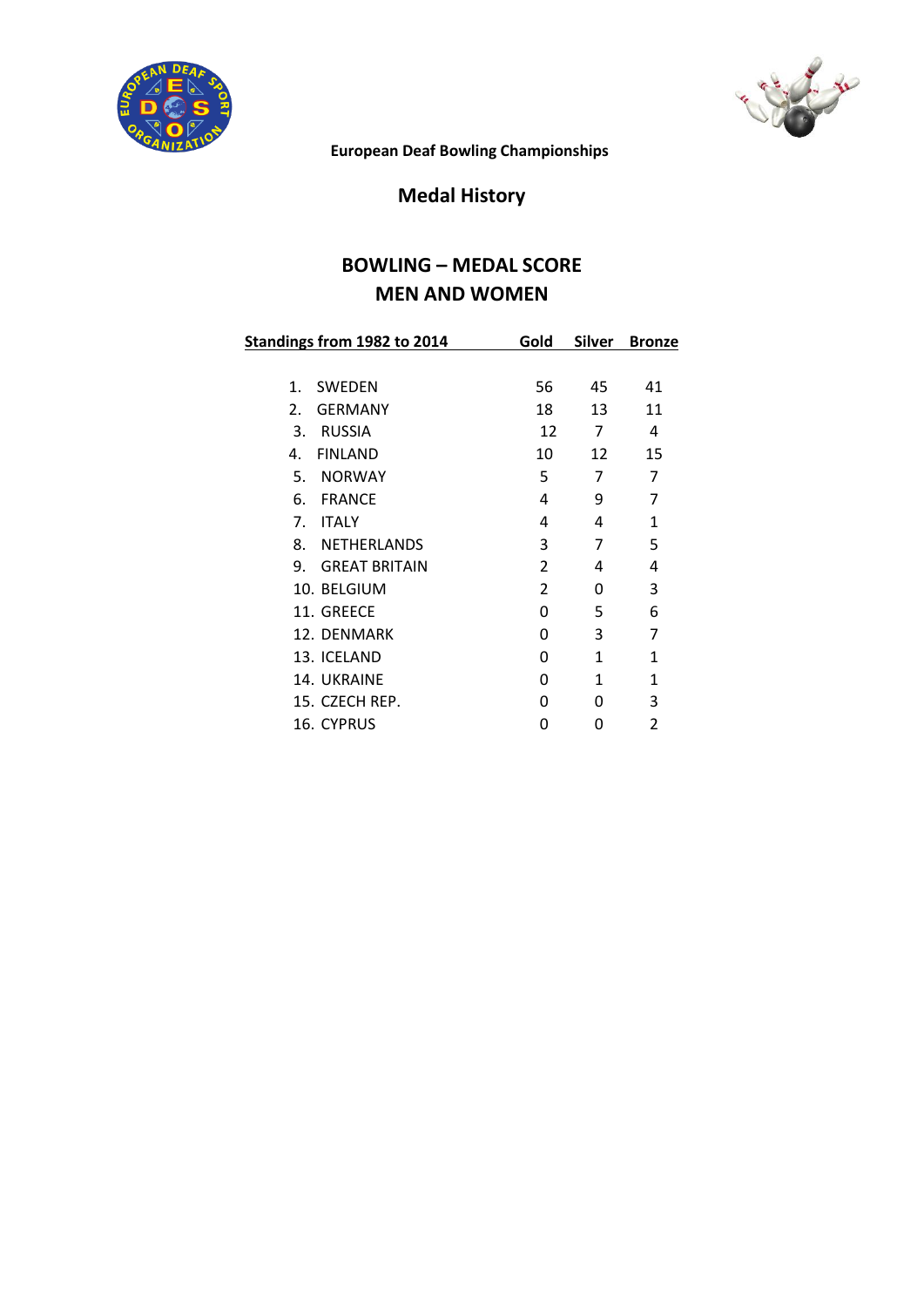



**European Deaf Bowling Championships**

# **Medal History**

### **BOWLING – MEDAL SCORE MEN**

| Standings from 1982 to 2014 |                      | Gold           | Silver | <b>Bronze</b>  |
|-----------------------------|----------------------|----------------|--------|----------------|
|                             |                      |                |        |                |
| $\mathbf{1}$ .              | SWEDEN               | 30             | 23     | 15             |
| 2.                          | <b>FINLAND</b>       | 9              | 7      | 10             |
| 3.                          | <b>NORWAY</b>        | 4              | 3      | 5              |
| 4.                          | <b>GERMANY</b>       | 3              | 5      | 3              |
| 5.                          | <b>ITALY</b>         | 3              | 2      | $\mathbf{1}$   |
| 6.                          | <b>FRANCE</b>        | $\overline{2}$ | 6      | 6              |
| $7_{\cdot}$                 | <b>GREAT BRITAIN</b> | $\overline{2}$ | 4      | 4              |
| 8.                          | <b>NETHERLANDS</b>   | 2              | 3      | $\overline{2}$ |
| 9.                          | <b>BELGIUM</b>       | 2              | 0      | 3              |
|                             | 10. RUSSIA           | 1              | 1      | $\overline{2}$ |
|                             | 11. GREECE           | 0              | 2      | $\overline{2}$ |
|                             | 12. DENMARK          | 0              | 1      | 3              |
|                             | 13. UKRAINE          | 0              | 1      | 0              |
|                             | 14. CYPRUS           | O              | O      | $\mathcal{P}$  |
|                             | 15. CZECH REP.       | ი              | 0      | 1              |